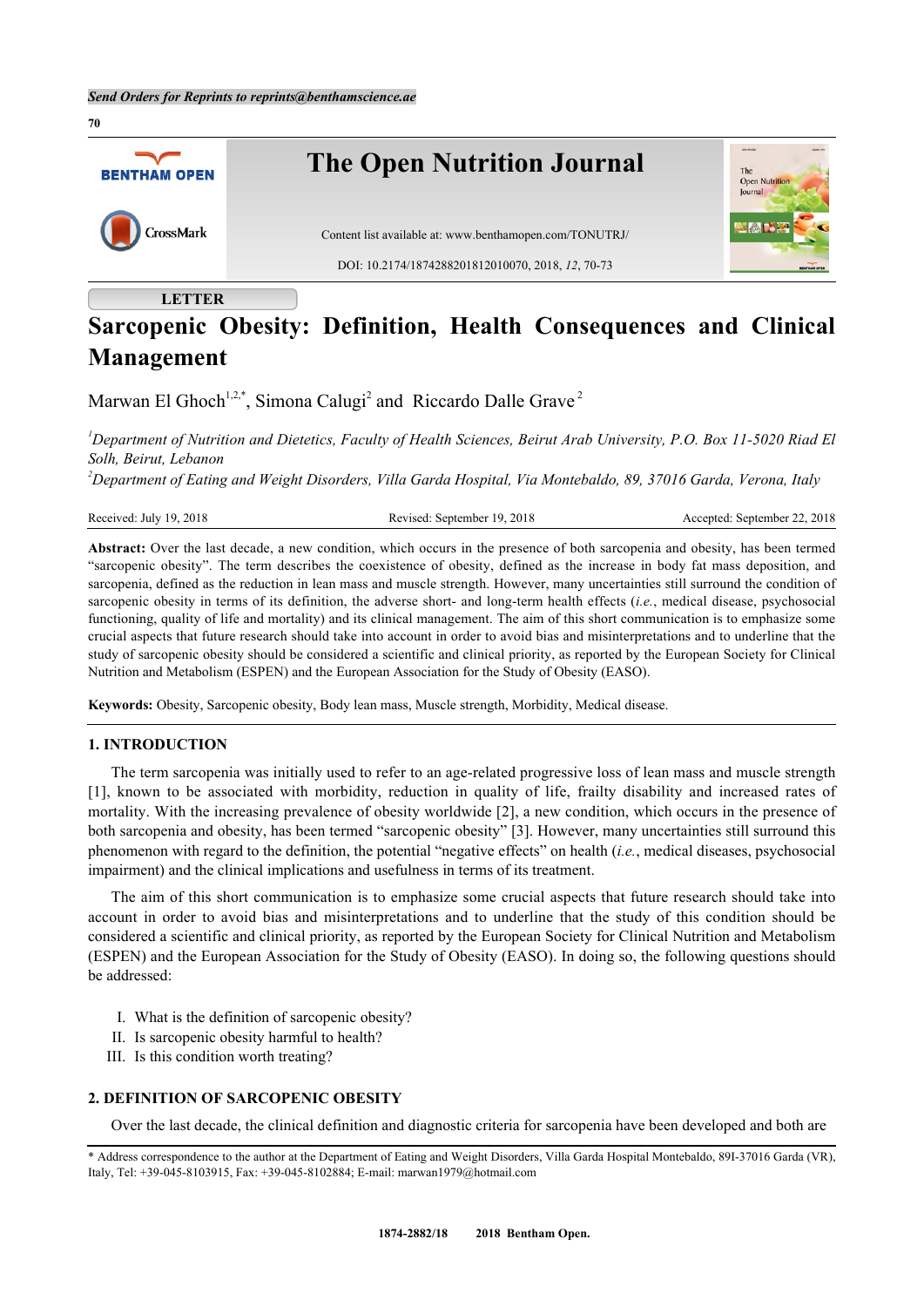now widely accepted and recognized by the international scientific community [\[4](#page-2-3)]. However, no consensus has yet been reached on how to define sarcopenic obesity. In most studies, the definition of sarcopenic obesity has relied on body composition phenotypes (*i.e.*, lean mass) [[4](#page-2-3) - [7\]](#page-3-0), low muscle strength (*i.e.*, weak handgrip strength) and poor physical performance (*e.g.*, slow walking) [[4](#page-2-3), [6,](#page-3-1) [7\]](#page-3-0) cut-offs, usually used for the definition of sarcopenia in elderly people [[4\]](#page-2-3). However, without accounting for body mass (*i.e.*, body mass index, body surface), definitions of sarcopenia in obesity that are based only on lean mass and physical fitness may be strongly skewed for at least two reasons. Firstly, patients with obesity tend to have a relatively large lean mass. Hence, sarcopenia criteria based on this parameter may not be met in these individuals and the prevalence of sarcopenia may, therefore, be greatly underestimated [[8](#page-3-2)]. Secondly, low physical fitness is more strongly associated with obesity than with sarcopenia [[9\]](#page-3-3), with the result that the prevalence of sarcopenia may be overestimated.

To address this problem, recent reports have recommended accounting for body mass or body fat mass when identifying individuals with sarcopenic obesity [[8\]](#page-3-2). In light of this recommendation, a new definition of sarcopenic obesity has been established, which in addition to the Appendicular Lean Mass (ALM) also includes the Body Mass Index (BMI) [[10](#page-3-4)]. The following cut-offs have been proposed: ALM/BMI <0.804 in males and <0.582 in females [[11\]](#page-3-5). Despite this progress, a lot of work is still needed to reinforce the concept of a suitable definition of sarcopenic obesity in order to avoid false positives and negatives. This issue is of extreme importance as the correct identification of sarcopenic obesity is fundamental to target interventions only on those patients that are really affected by this condition [\[12](#page-3-6)] (Fig. [1](#page-1-0)).

<span id="page-1-0"></span>

Fig. (1). Suggested approach to the study the sarcopenic obesity.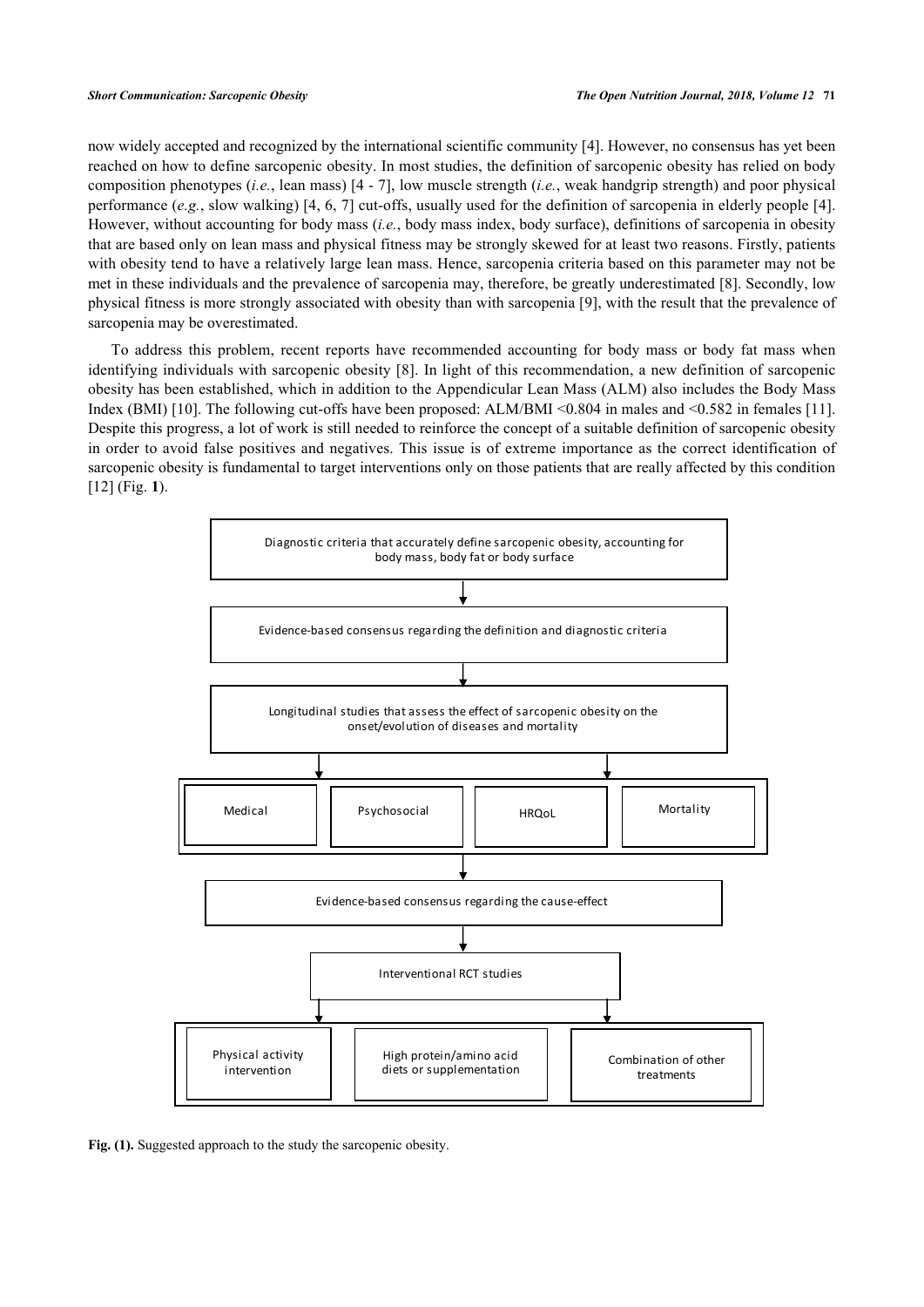## **3. HEALTH CONSEQUENCES OF SARCOPENIC OBESITY**

It has been hypothesized that the two components of sarcopenic obesity, namely obesity and sarcopenia, may synergistically increase their negative effects on health [[13\]](#page-3-7). Indeed, several cross-sectional studies have demonstrated that individuals with sarcopenic obesity have a worse cardio-metabolic risk (*i.e.*, hyperglycaemia, hypertension, dyslipidaemia and insulin resistance) [\[5](#page-2-4)], psychological profiles (*i.e.*, depression and cognitive performance) [[14\]](#page-3-8) and impaired health-related quality of life (HRQoL) [\[15](#page-3-9)]. However, the cross-sectional design used in these studies indicates, at best, only simple associations between sarcopenic obesity and some health parameters but does not provide solid information regarding any causal relationships between the two conditions [[16\]](#page-3-10). In other words, these studies are not able to determine if sarcopenic obesity may lead to the onset or deterioration of certain diseases since very few studies have longitudinally investigated the "real" effects of sarcopenic obesity on health. Moreover, the available studies have only assessed intermediate outcomes, (*i.e.*, glucose and lipid metabolism, metabolic disorders) and not hard long-term outcomes, (*i.e.*, mortality). These shortcomings of the research indicate the need to design longitudinal studies to clarify the real effect of sarcopenic obesity on the onset/evolution of certain diseases (*i.e.*, cardio-metabolic, psychological) in the short and medium-terms, as well as the risk of mortality in the long-term.

#### **4. TREATMENT STRATEGIES OF SARCOPENIC OBESITY**

After having reached a consensus on a valid definition of sarcopenic obesity and its real effect on health and mortality, the final step is to identify potential treatment strategies (*e.g.*, physical activity interventions, high-protein diets, protein supplements, *etc.*) and to use powerful randomized controlled trials to test their efficacy in limiting sarcopenia deterioration in patients with obesity. This is in line with the recommendation endorsed by the European Society for Clinical Nutrition and Metabolism (ESPEN) and the European Association for the Study of Obesity (EASO), entitled "*Sarcopenic obesity: Time to meet the challenge*", This recommendation suggests that this condition should be considered a scientific and clinical priority for both researchers and clinicians [\[17](#page-3-11)].

# **ETHICS APPROVAL AND CONSENT TO PARTICIPATE**

Not applicable.

## **HUMAN AND ANIMAL RIGHTS**

No Animals/Humans were used for studies that are base of this research.

#### **CONSENT FOR PUBLICATION**

Not applicable.

## **CONFLICT OF INTEREST**

The authors declare no conflict of interest, financial or otherwise.

#### **ACKNOWLEDGEMENTS**

Declared none.

#### **REFERENCES**

- <span id="page-2-0"></span>[1] Malafarina V, Uriz-Otano F, Iniesta R, Gil-Guerrero L. Sarcopenia in the elderly: Diagnosis, physiopathology and treatment. Maturitas 2012;  $71(2): 109-14.$ 
	- [\[http://dx.doi.org/10.1016/j.maturitas.2011.11.012\]](http://dx.doi.org/10.1016/j.maturitas.2011.11.012) [PMID: [22153348](http://www.ncbi.nlm.nih.gov/pubmed/22153348)]
- <span id="page-2-1"></span>[2] Afshin A, Forouzanfar MH, Reitsma MB, *et al.* Health effects of overweight and obesity in 195 countries over 25 Years. N Engl J Med 2017; 377(1): 13-27. [\[http://dx.doi.org/10.1056/NEJMoa1614362](http://dx.doi.org/10.1056/NEJMoa1614362)] [PMID: [28604169\]](http://www.ncbi.nlm.nih.gov/pubmed/28604169)
- <span id="page-2-2"></span>[3] Zamboni M, Mazzali G, Fantin F, Rossi A, Di Francesco V. Sarcopenic obesity: A new category of obesity in the elderly. Nutr Metab Cardiovasc Dis 2008; 18(5): 388-95. [\[http://dx.doi.org/10.1016/j.numecd.2007.10.002](http://dx.doi.org/10.1016/j.numecd.2007.10.002)] [PMID: [18395429\]](http://www.ncbi.nlm.nih.gov/pubmed/18395429)
- <span id="page-2-3"></span>[4] Cruz-Jentoft AJ, Baeyens JP, Bauer JM, *et al.* Sarcopenia: European consensus on definition and diagnosis: Report of the european working group on sarcopenia in older people. Age Ageing 2010; 39(4): 412-23. [\[http://dx.doi.org/10.1093/ageing/afq034\]](http://dx.doi.org/10.1093/ageing/afq034) [PMID: [20392703](http://www.ncbi.nlm.nih.gov/pubmed/20392703)]
- <span id="page-2-4"></span>[5] Stenholm S, Harris TB, Rantanen T, Visser M, Kritchevsky SB, Ferrucci L. Sarcopenic obesity: Definition, cause and consequences. Curr